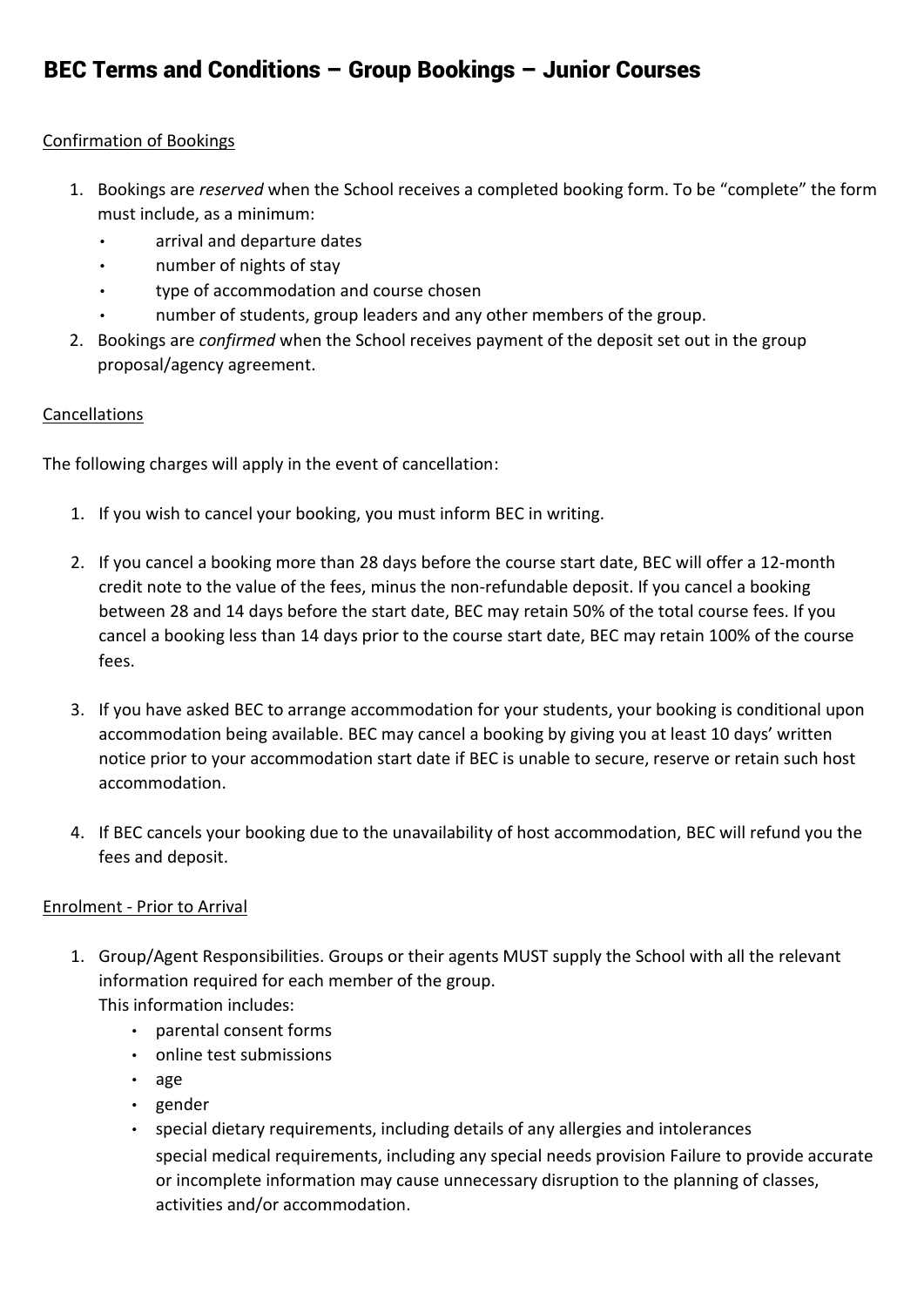- 2. Broadstairs English Centre Undertakings. The School will use the information supplied by the group to plan classes, activities and accommodation.
- 3. Classes are planned taking into account:
	- student ages
	- student levels
	- types of courses booked

### Ages:

- Students booked on junior courses must be under 18 years of age or attending the same school as the other members of their group if they are 18 years of age or older.
- All students (including any who are 18 years of age or older) are considered to be juniors if they are booked on a junior course and are expected to adhere to the rules set out for junior courses.
- In classes, British Council regulations state that students under the age of 16 must not be classed with students who are 18 years of age or older.

### Levels

- Student levels will either be provided by the group/agent or determined using the School's placement test.
- Classes are built using the data collected from the group/agent and/or the placement test. Maximum class size is usually 16. However, the School reserves the right to exercise its discretion when placing groups who arrive at the School with student numbers that are slightly over "ratio": i.e. 17 students may be placed in one class; 35 students may be placed in two classes; etc.

Types of courses booked:

The mixing of nationalities in classes may be requested, but cannot be guaranteed. Factors that may allow for but may also block mixing of nationalities include:

- which other group(s) (if any) is/are booked at the same period
- the type of course(s) booked by the groups at the time
- the ages and levels of the students in question

### Timetable

- 1. The School runs classes both in the mornings and the afternoons. The distribution of classes is shown on the activity programme allocated to each group. The number of classes in the course is set out in the initial booking proposal.
- 2. Activities are planned taking into account student ages and the types of courses booked. The School runs activities in the mornings, afternoons and evenings and at the weekends. The distribution of activities is shown on the activity programme allocated to each group. The number and type of activities in the programme is set out in the initial booking proposal.

### Accommodation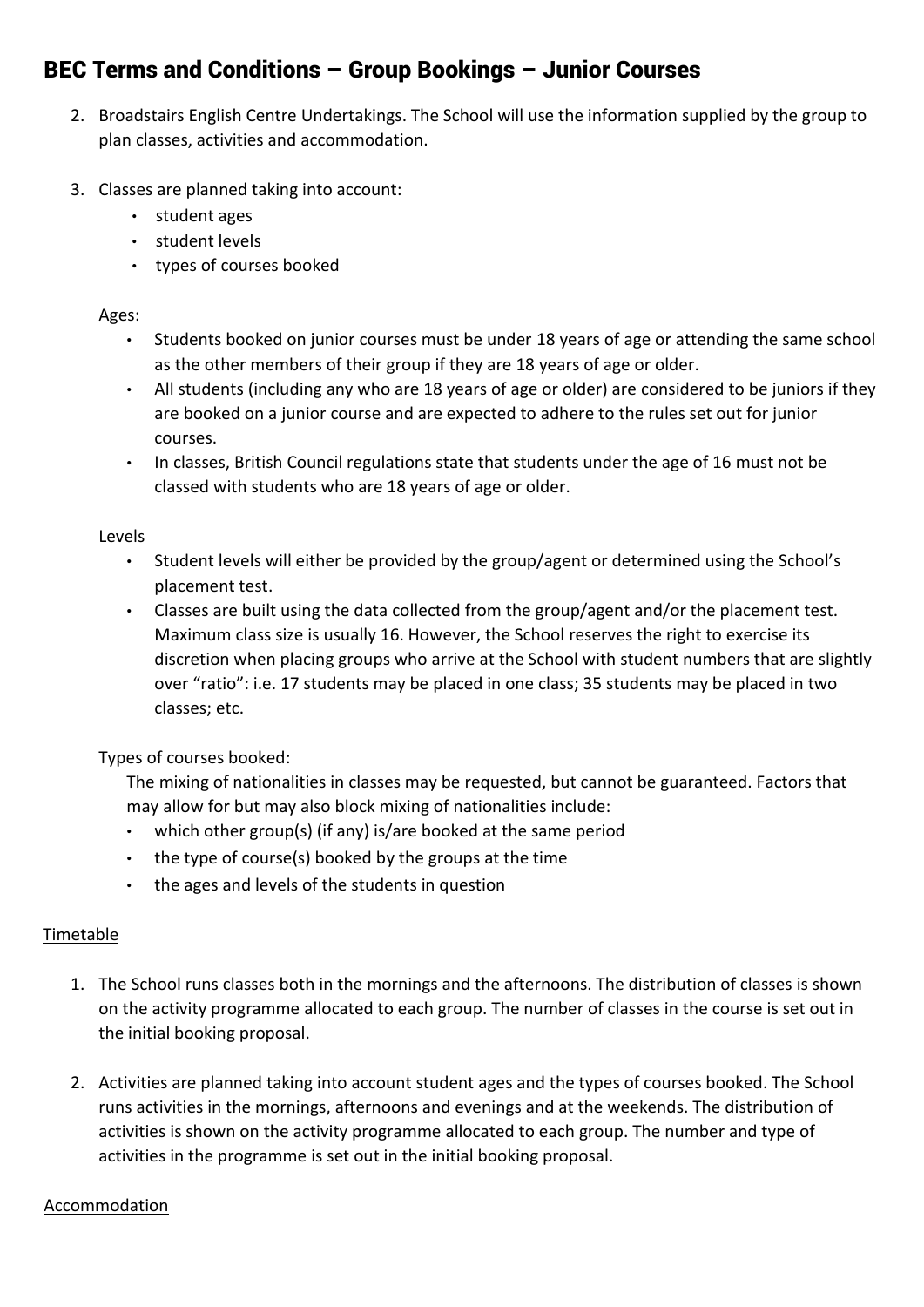- 1. Accommodation is either with homestay providers or in the School's residence.
- 2. Students are accommodated in homestay accommodation taking into account:
	- student ages
	- student genders
	- special dietary requirements
	- special medical requirements
	- requests and preferences
- 3. British Council regulations state that:
	- no more than four students may be accommodated in the same homestay accommodation at the same time
	- students under 16 will not be housed with students who are 18 or older
	- no more than two students will be housed in the same room, unless agreed in writing by the School and the agent/group (on behalf of the students concerned) (If you have requested students to be in groups of 3, please be aware that they may all be housed in one room.) The School will not normally place students of different genders in the same homestay accommodation.
- 4. The School will take all reasonable steps to assure that special dietary and medical requirements are catered for in homestay accommodation. It is the responsibility of the agent/group to provide full details of any such requirements well in advance of the group's arrival. Information must be given to the accommodation officer at least one month before the date of arrival.
- 5. Students who require self-administered injections must bring their own sharps box for safe storage and disposal of used needles.
- 6. Students will not be given any medication by School staff or homestay providers.

Parents who wish their child to be given medication whilst at the School must provide a written statement requesting this provision and detailing the exact procedures to be followed. In the case of emergencies, the School understands that parents give their consent for emergency treatment to be given at the discretion of the School.

- 7. IF PARENTS DO NOT WISH TO GIVE THEIR CONSENT FOR EMERGENCY MEDICAL TREATMENT TO BE GIVEN, THEY MUST INFORM THE SCHOOL IN WRITING PRIOR TO THEIR CHILD'S ARRIVAL AT THE SCHOOL.
- 8. The accommodation officer will take requests and preferences into account, but cannot guarantee that any requests or preferences that are outside of the general terms of the booking agreement or group proposal
- 9. Students are accommodated in the School residence taking into account the same basic factors as with homestay accommodation. Students of different genders are housed on different floors within the School residence and students of different genders are not allowed to enter the dormitories of the opposite sex. The School provides at least one full-time member of staff as a supervisor when the residence is in use.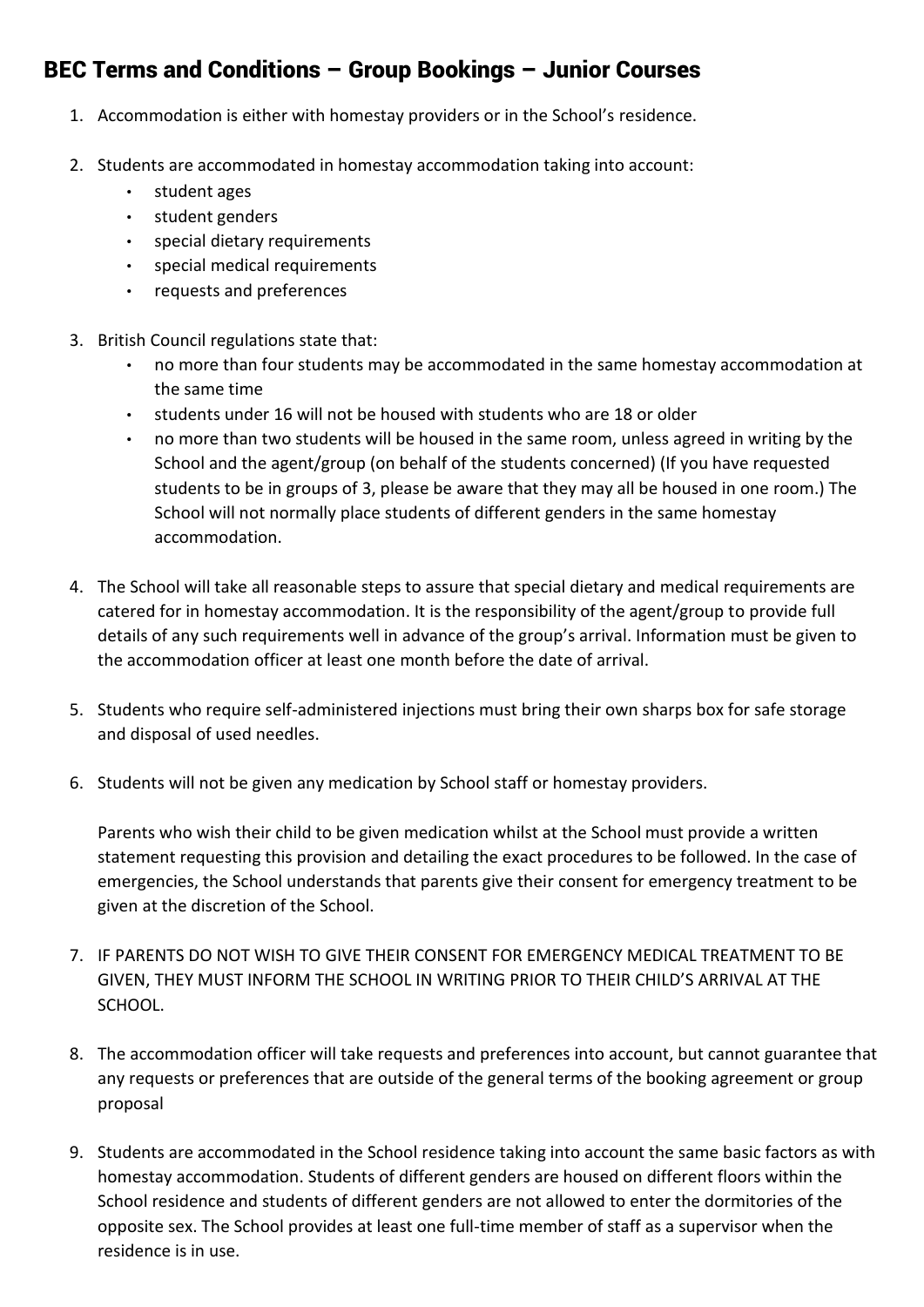- 10. Group leaders will be placed in residential accommodation in the ratio of 1 leader for every 15 students. Group leaders outside of this ratio cannot be guaranteed residential accommodation – they will be placed in homestay or guesthouse accommodation at a supplement/night depending on availability and board.
- 11. A damages deposit of £200 will be required by each group staying in the residence. A damage check will be carried out by a member of BEC staff and a group leader on the first day of the group's stay and again on the last day. Any damages caused by students must be paid for. The cost will be deducted from the deposit. Should the costs exceed the deposit, the balance must be paid before departure.

### Complaints and Remedies

- 1. Student/group complaints: If any student (or group leader) wishes to make a complaint, they should follow the School's Complaints Procedure. All students are given information about this procedure as part of their welcome pack in their first lesson (or their induction in the case of courses without lessons).
- 2. Broadstairs English Centre complaints: If the School finds the conduct of any student (or group leader) to be unacceptable, they will follow the School's procedures with regard to student conduct. If the homestay provider is unhappy with the conduct of any of their guests, students may be moved from a homestay provider to a different homestay provider.
- 3. If the School finds the conduct of any student to be either illegal, threatening or in some other way unacceptable, the School reserves the right to remove that student from the course. In such a situation, the group/agent is responsible for arranging for the student to return home, at their own expense. No refund will be given if a student is asked to leave a course because of poor behaviour.

### Refunds

The School does not give automatic refunds except in the following situations:

- 1. Where a student has failed to secure a study visa (proof of the application being denied must be provided).
- 2. If a visa application is rejected and we receive written evidence at least 14 days prior to arrival, we will refund the fees received in full, less an administrative fee of £25. Where we receive this evidence, the refund will be paid to you within four weeks of your providing us with bank details and signed authorisation that the refund should be paid to that account. If written evidence of a refusal is received less than 14 days prior to arrival, then the refund will be paid less the administrative fee and accommodation fees (£20/night for the duration of the course).
- 3. The School will consider discretionary refunds on a case-by-case basis in situations where students cannot attend courses for various reasons.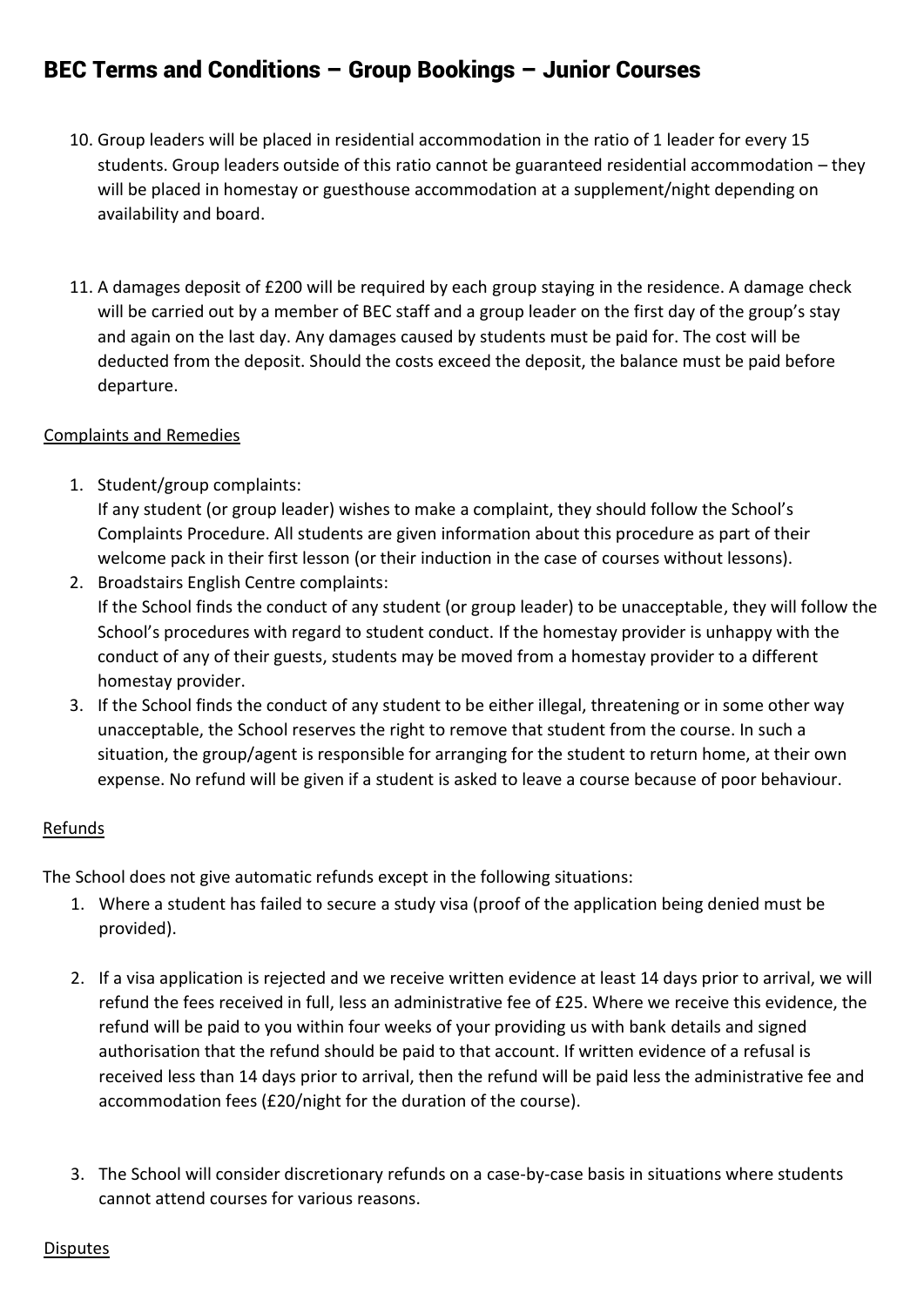1. Disputes that arise concerning BEC and agent agreements will be subject to the jurisdiction of the courts of England and Wales.

#### **Insurance**

- 1. Students and group leaders are advised to ensure that they have adequate insurance for themselves and their possessions. Agents/groups should check whether, or not, they are eligible for free health care when visiting the UK. The School takes no responsibility for the loss of or damage to personal property while students/group leaders are at the School.
- 2. Broadstairs English Centre, its directors, employees, representatives, agents, homestay providers and subcontractors will not be liable for any sickness, injury or death of a student, any damage caused to a third party by a student or repatriation costs, except in the event of proven negligence or misconduct. Individuals are encouraged to ensure that they have adequate insurance cover.

#### Privacy and promotional activity

1. The General Data Protection Regulations (GDPR) ensure that the collection of personal data by organizations is done with the individuals' full knowledge of how and why their data is being collected, used and stored. For more information on how Broadstairs English Centre collect, use and store your personal information, please see our privacy notice below:

<https://broadstairsenglish.com/wp-content/uploads/2019/03/Privacy-Policy.pdf>

2. The School may from time to time use images taken on the School premises and during activities for promotional purpose. More details can be found on the *parental consent forms*.

### Force Majeure

1. Broadstairs English Centre is not liable for failure to perform its obligations if such failure is as a result of Acts of God (including fire, flood, earthquake, storm, hurricane, infectious diseases or pandemics or other natural disaster that are beyond the reasonable control of the parties), war, invasion, act of foreign enemies, hostilities (regardless of whether war is declared), civil war, rebellion, revolution, insurrection, military or usurped power or confiscation, terrorist activities, nationalisation, government sanctions, blockage, embargo, labour dispute, strike, lockout or interruption or failure of electricity, internet or telephone service.

Refunds will not be made in such circumstances.

2. In the event of an outbreak of infectious disease, all students and/ or Parents/guardians are required to comply with rules regarding quarantine as set by UK government agencies or by the school. If the school asserts Force Majeure as an excuse for failure to perform its obligations, then the school must prove that it took reasonable steps to minimise delay or damages caused by foreseeable events, that